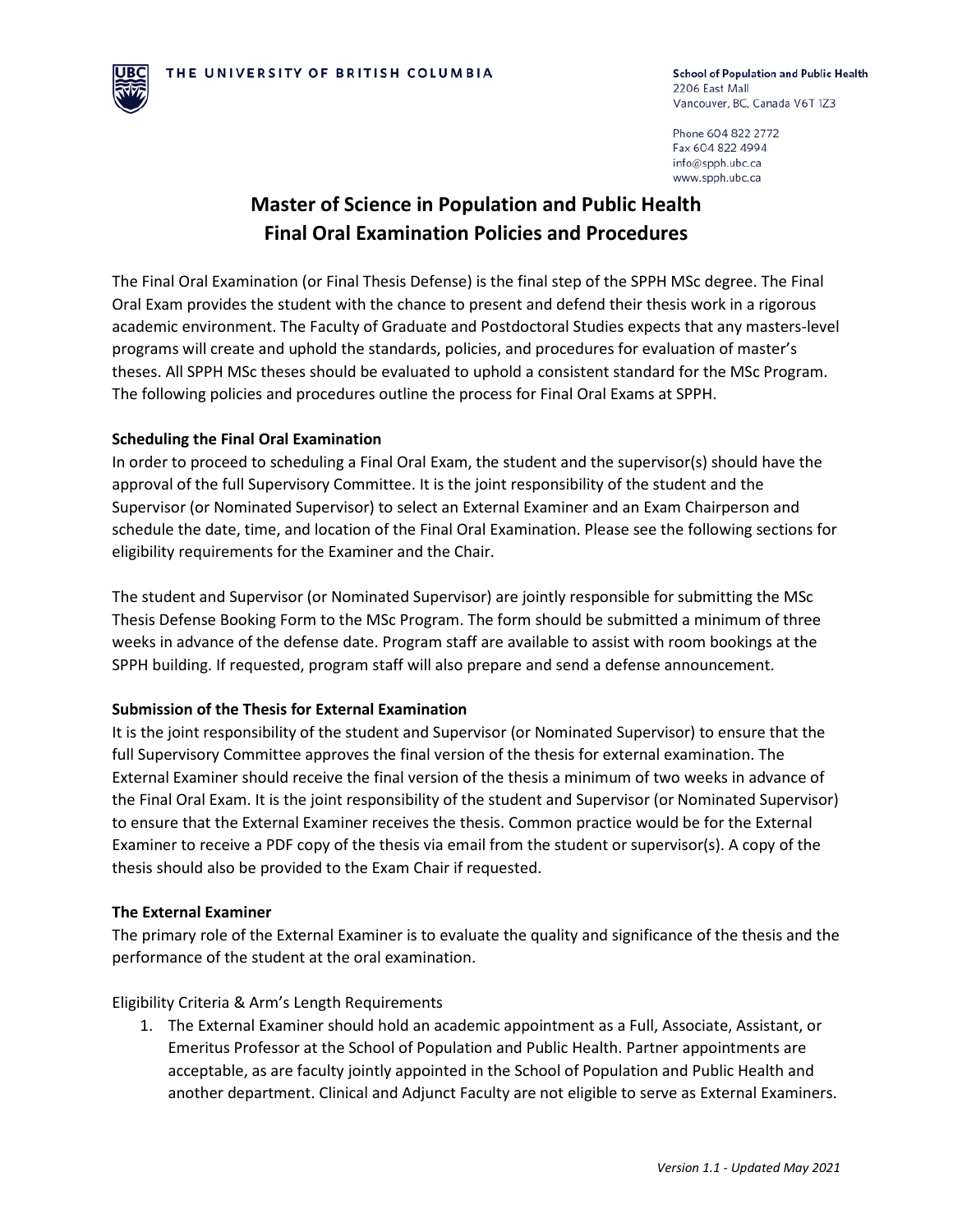

- 2. The External Examiner should have expertise in a field related to the thesis research.
- 3. The External Examiner must not be or have been a member of the Supervisory Committee or connected with the thesis research in any way.
- 4. The External Examiner must not have been associated with the student, outside of usual contact in courses or other non-thesis activities within the University, nor be related to the student or supervisor(s).
- 5. The External Examiner should not be or have been research collaborators and/or coauthors with the Supervisor(s) within the past 6 years, regardless of whether the collaborations relate to the student's thesis research. Exceptions may be made in special circumstances, but require a full justification to be submitted to the MSc Program and approved by the MSc Program Director in writing.
- 6. The External Examiner is required to attend the Final Oral Exam in person.

# Independence of Assessment

Examiners are expected to formulate an independent opinion of the student's work. The External Examiner must maintain an arm's length relationship with the student and supervisor(s) throughout the examination process. They must not discuss the student's research with the student or any member of the Supervisory Committee until the Final Oral Examination begins.

Responsibilities of the External Examiner

- 1. Represent their academic discipline(s) and/or area(s) of research
- 2. Scrutinize the thesis in preparation for the Final Oral Exam
- 3. Formulate an independent opinion of the work
- 4. Maintain arms-length requirements in advance of the defense date
- 5. Attend the Final Oral Exam
- 6. Question the student at the Final Oral Exam about the contents of the thesis and the student's relevant knowledge
- 7. Participate in the in-camera discussion and provide an opinion on the outcome of the defense
- 8. Maintain professional and respectful conduct throughout the exam process

# **The Exam Chair**

The primary role of the chair is to represent SPPH and G+PS and act as a moderator for the defense proceedings, ensuring fairness and respectful conduct of all parties.

Eligibility Criteria

- 1. The Exam Chair should not be a member of the supervisory committee or the External Examiner.
- 2. The Exam Chair should hold a faculty appointment at UBC. The Exam Chair may hold an academic or other (clinical, adjunct) appointment, and may be appointed in any department, including SPPH or other departments and faculties at UBC. The MSc program encourages Clinical and Adjunct Faculty Members at SPPH to serve as Exam Chairpersons.
- 3. The Exam Chair is required to attend the Final Oral Exam in person.

Responsibilities of the Exam Chair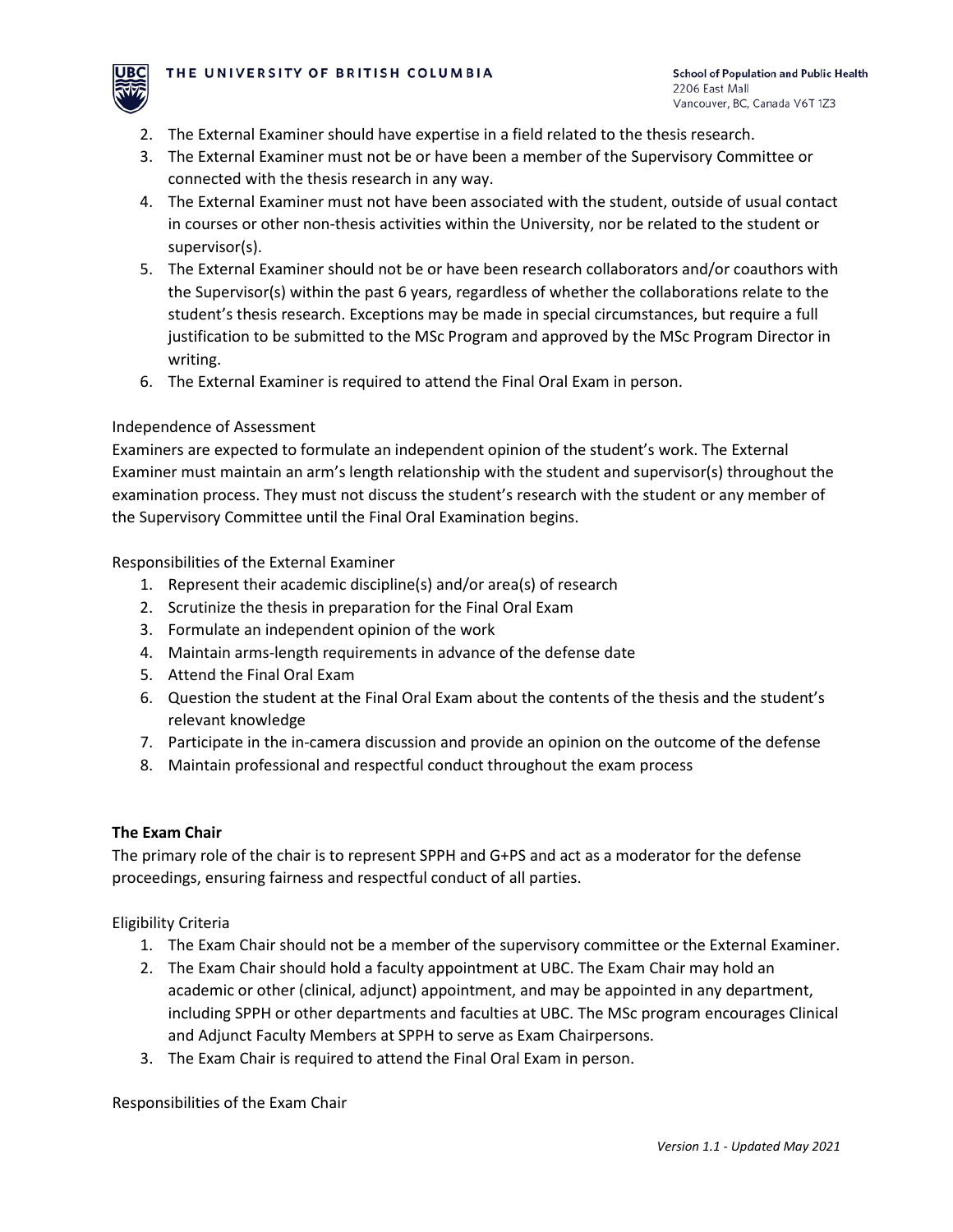

- 1. Confirm that Quorum is present in person at the Final Oral Exam. The Exam may not proceed if Quorum is not present. See below for more information about Quorum.
- 2. Establish the order in which examining committee members will question the student. The supervisor is normally called upon last.
- 3. Preside over the meeting in a fair and orderly manner. This includes: calling the meeting to order, making introductory announcements, introducing the student, calling upon examiners for questions, and ensuring appropriate conduct of the in-camera discussion. See below for further information on the structure of the Exam.
- 4. Ensure that the student addresses any questions raised during the question period.
- 5. Ensure the professional and respectful conduct of all parties during the exam.
- 6. Provide a brief report to the MSc Program on the Final Oral Exam. This can be done by filling out the MSc Final Oral Exam Chair's Report Form and sending to the MSc Program via email.

# **Quorum & Participation in the Final Oral Examination**

Quorum requires that a minimum of three faculty members (in addition to the Exam Chair) are present in person for the defense. Quorum includes:

- 1. the Supervisor (or Nominated Supervisor)
- 2. the External Examiner
- 3. one member of the Supervisory Committee (this member must also be an Assistant, Associate, or Full Professor of the School, or an Associate Member of the School)
- 4. the Exam Chair

There are usually a minimum of five faculty members present at the Final Oral Exam: the Supervisor, two members of the Supervisory Committee, the External Examiner, and the Exam Chair. Additional committee members are welcomed and encouraged to attend whenever possible. It is the joint responsibility of the student and Supervisor (or Nominated Supervisor) to ensure that all members of the Examination Committee are confirmed to attend the final oral exam. Only those individuals physically present in the examination room can be counted for quorum.

# **Structure of the Final Oral Defense**

- 1. Exam Chair determines if Quorum is present. If Quorum is not present, the defense cannot proceed.
- 2. Exam Chair determines the order in which the Exam Committee will ask questions to the students.
- 3. Exam Chair calls the meeting to order and makes the following announcements:
	- a. Announce that the meeting has been called for the public examination of [student's name] for the degree of Master of Science in Population and Public Health.
	- b. Ask all present to turn off mobile phones, alarms, etc., for the duration of the defense. Recording of the defense is not normally permitted.
	- c. Announce that no latecomers will be admitted, and that any member of the audience who leaves the examination room will not be permitted to re-enter. (Exam Chair should ensure that the door is closed. In lengthy sessions, the chair may allow a brief recess after the student's presentation or during the question period.)
- 4. Exam Chair invites the student to present a synopsis of the thesis research. (The presentation should last between 20 and 30 minutes. The student may speak from notes and use audio-visual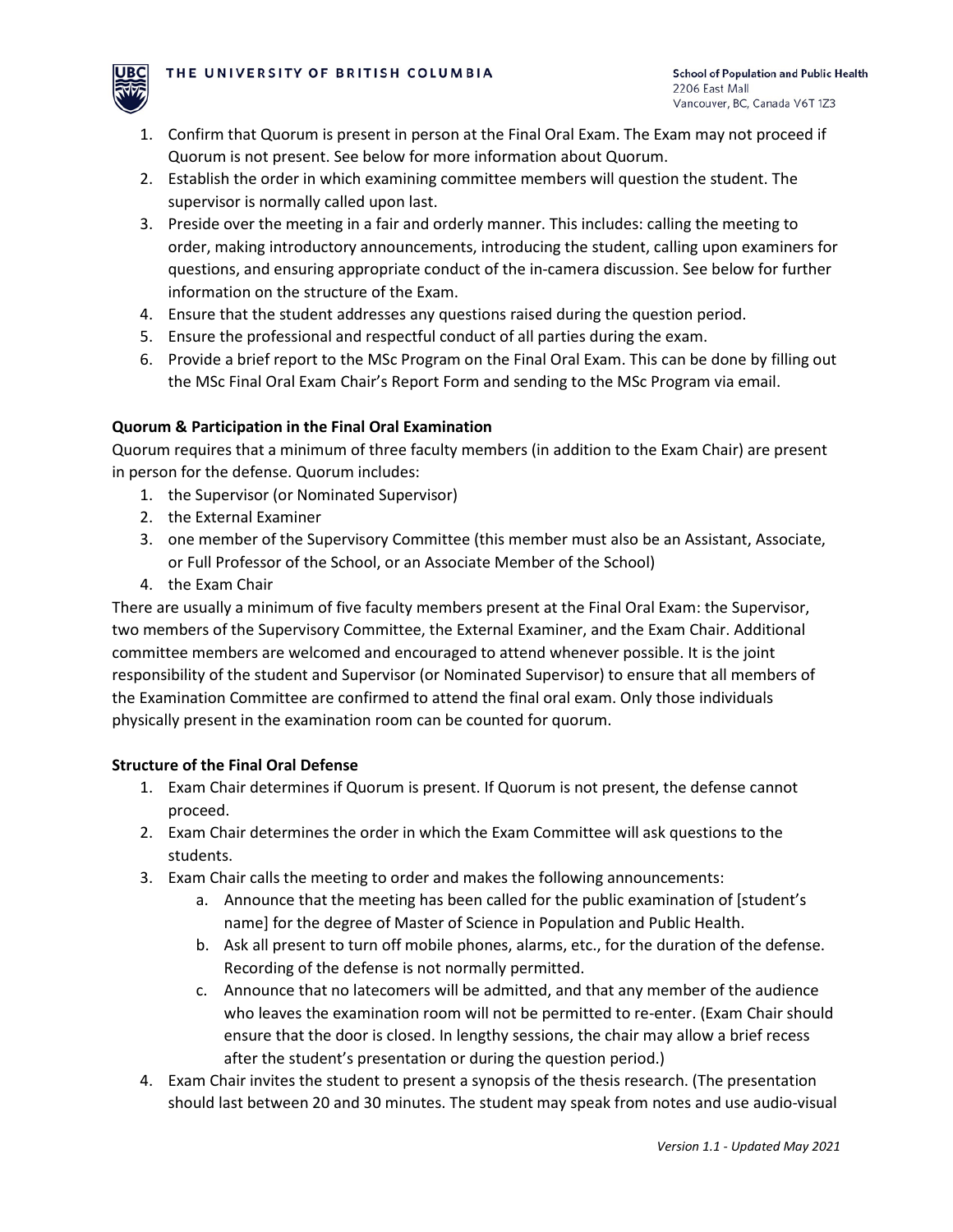

equipment, but must not read the synopsis. The Exam Chair should enforce time limits, and the presentation should not be interrupted by questions.)

- 5. Exam Chair calls upon each member of the Examining Committee in turn to ask questions to the student. Exam Chair may exercise discretion in managing the question period and intervene if the questioning or behavior becomes inappropriate or interferes with the proper conduct of the exam. Ensure that each examiner is limited to approximately 5 minutes to allow time for all questions. All relevant questions should be put to the student.
- 6. Exam Chair calls for questions from the audience.
- 7. Exam Chair calls for final questions from the Examining Committee. If necessary, ask the student to address or clarify any points not adequately covered previously.
- 8. Exam Chair asks the student and all persons not on the examining committee to leave the room.
- 9. Exam Chair facilitates the in-camera discussion. The discussion should focus on the student's performance in presenting the synopsis, in responding to questions, and in defending the work.
- 10. Exam Chair calls the student back into the room and, in the presence of the Examining Committee, informs the student of the outcome.
- 11. Exam Chair notifies the MSc Program on the outcome of the defense and any circumstances that warrant follow-up by filling out and submitting via email the MSc Final Oral Exam Chair's Report Form. This form should be submitted within one week of the Examination date.

# **Evaluating the Thesis and the Final Oral Examination**

Responsibilities of the Examining Committee Members

- 1. Represent their academic discipline(s) and/or area(s) of research
- 2. Scrutinize the thesis in preparation for the Final Oral Exam
- 3. Formulate an independent opinion of the work
- 4. Question the student at the Final Oral Exam about the contents of the thesis and the student's relevant knowledge
- 5. Participate in the in-camera discussion and provide an opinion on the outcome of the Final Oral Exam

# Final Outcome

The evaluation criteria for the committee are based on the student's performance in presenting the synopsis, in responding to questions, and in defending the work. The Examining Committee should reach a consensus on an appropriate category for the thesis based on the following:

- Category 1 Minor revision that is typographical or editorial in nature. Requires final approval by the Supervisor (or Nominated Supervisor) only.
- Category 2 Substantive revision affecting the content of the thesis. Requires final approval by the Supervisor (or Nominated Supervisor) and the Supervisory Committee.
- Category 3 The thesis is unsatisfactory in its current form. Major rewriting and rethinking are required to produce a satisfactory thesis. Requires final approval by the Supervisor (or Nominated Supervisor), the Supervisory Committee, and the External Examiner.

If it is agreed that the thesis has met approval of the Examining Committee (Category 1 or Category 2), a Master's Thesis Approval Form should be signed by the appropriate Examining Committee members.